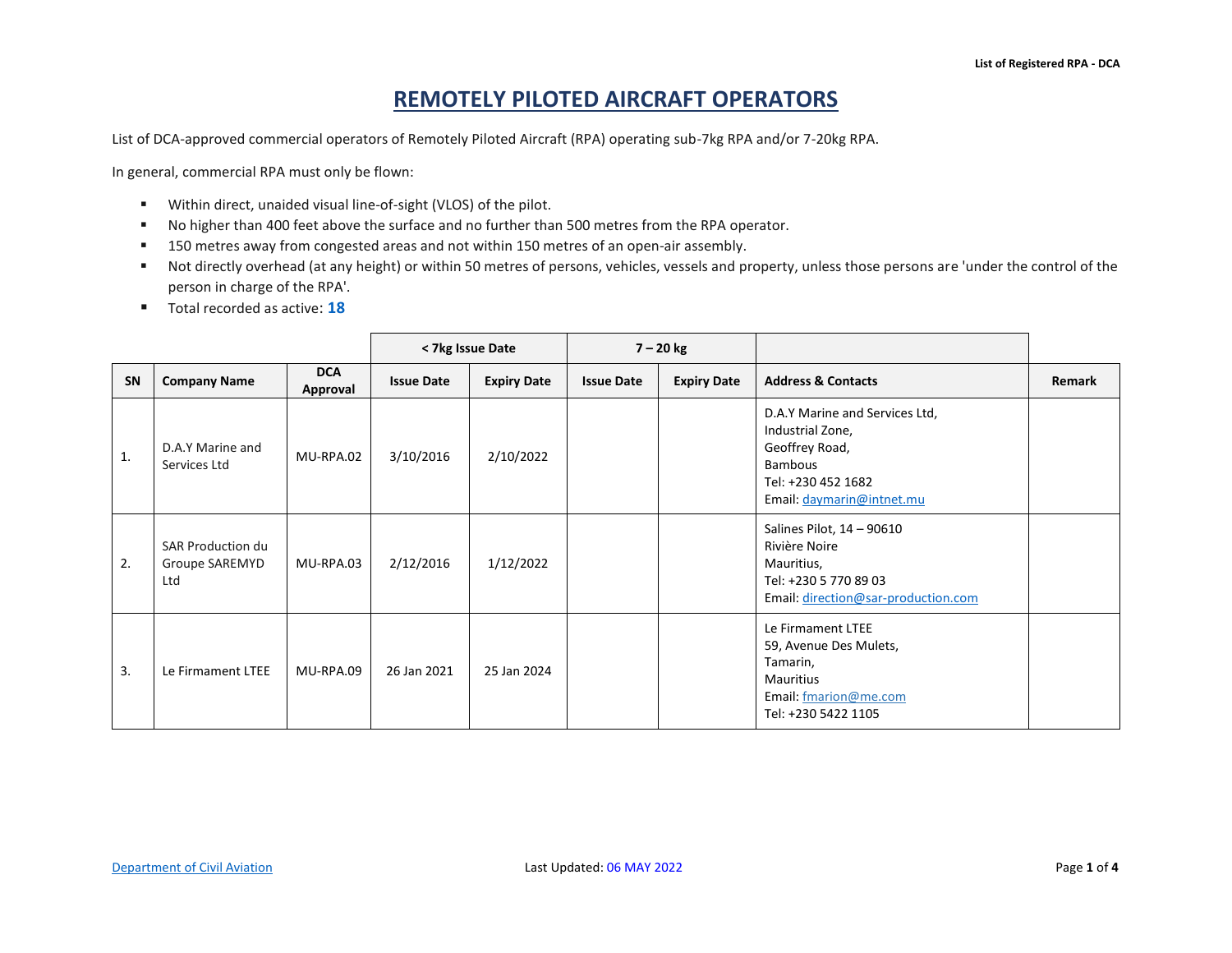|    |                               |                        |                   | < 7kg Issue Date   |                   | $7 - 20$ kg        |                                                                                                                                             |               |
|----|-------------------------------|------------------------|-------------------|--------------------|-------------------|--------------------|---------------------------------------------------------------------------------------------------------------------------------------------|---------------|
| SN | <b>Company Name</b>           | <b>DCA</b><br>Approval | <b>Issue Date</b> | <b>Expiry Date</b> | <b>Issue Date</b> | <b>Expiry Date</b> | <b>Address &amp; Contacts</b>                                                                                                               | <b>Remark</b> |
| 4. | Drone Expert<br>Services      | MU-RPA.13              | 08/08/2021        | 07/08/2024         |                   |                    | Edgar Laurent Street, 74208,<br>Curepipe,<br>Mauritius<br>E-mail: info@droneexpertservices.com<br>Tel: +230 5 251 6031                      |               |
| 5. | Giscan Ltd                    | MU-RPA.15              | 13/12/2021        | 12/12/2024         |                   |                    | Giscan Ltd<br>9 Route Bain de Dames,<br>Cassis, Port louis<br>Email: sylvain.poulain@giscan.com<br>Tel: +230 5763 8569                      |               |
| 6. | Aeraccess Indian<br>Ocean Ltd | MU-RPA.17              | 11 Jan 2022       | 10 Jan 2025        |                   |                    | Aeraccess Indian Ocean Ltd<br>34, Ebene Heights, 4 <sup>th</sup> Floor, Ebene.<br>Email: madelon.melwyn@aeraccess.com<br>Tel: +230 57828378 |               |
| 7. | Delphinium Ltd                | MU-RPA.20              | 16 May 2022       | 15 May 2025        |                   |                    | Delphinium Ltd<br>41, Azalees Avenue,<br>Quatre Borne<br>Tel: +230 54216666<br>Email:<br>vassen.kauppaymuthoo@delphiniumconsult<br>ing.com  |               |
| 8. | Australian Aerial HD          | MU-RPA.21              | 16 July 2019      | 15 July 2022       |                   |                    | Australian Aerial HD,<br>PO BOX 732,<br>Avalon, NSW, 2107, Australia<br>Tel: 0405689541<br>Email: eluxton@nine.com.au                       |               |
| 9. | DragonFly Aerial              | MU-RPA.22              | 04 Sept 2019      | 03 Sept 2022       |                   |                    | DragonFly Aerial<br>Royal Road<br><b>Grand Bay</b><br>Mauritius<br>Tel: +230 5975 4090<br>Email: info@dragonflyaerial.mu                    |               |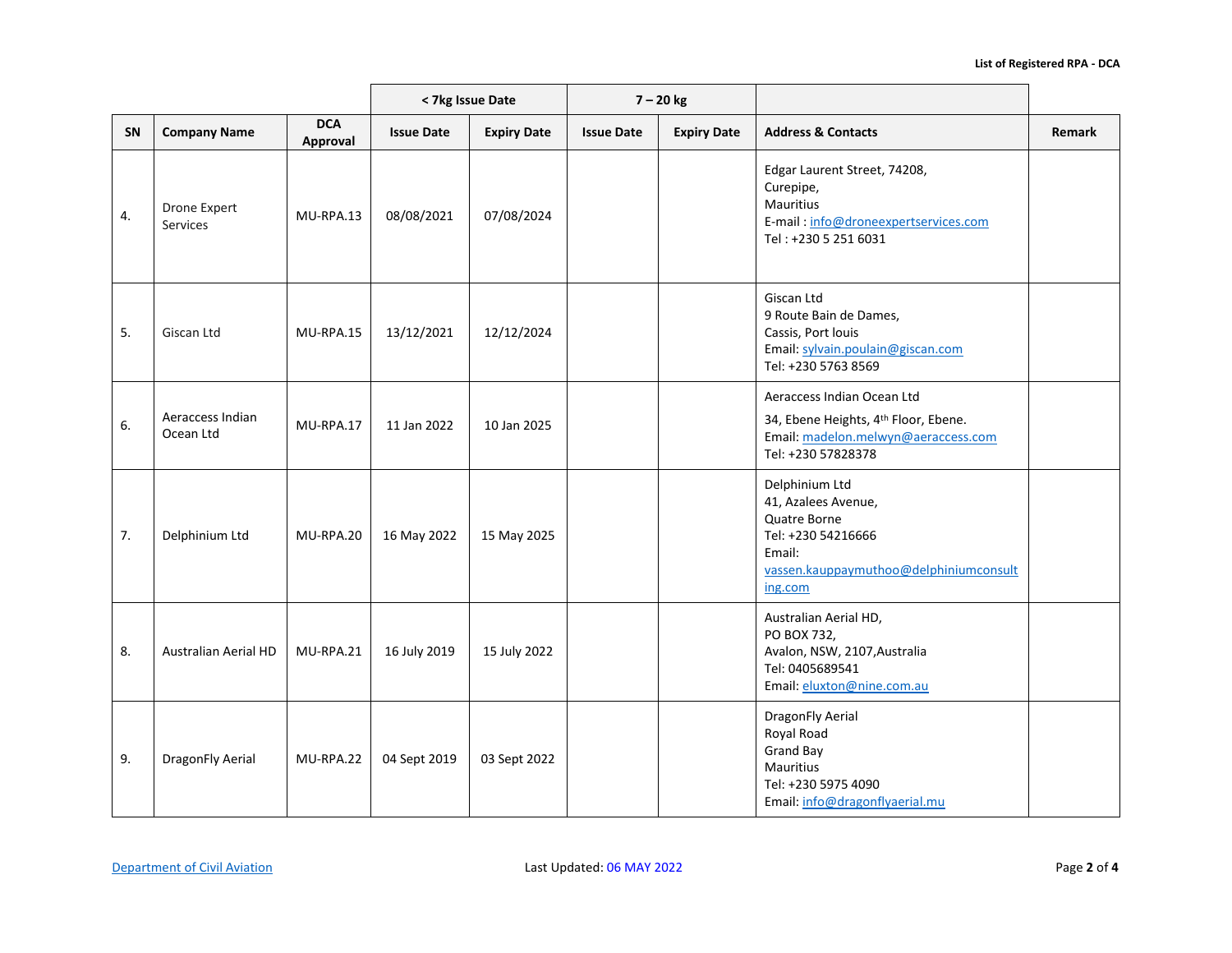|           |                                            | < 7kg Issue Date<br>$7 - 20$ kg |                   |                    |                   |                    |                                                                                                                                                                       |               |
|-----------|--------------------------------------------|---------------------------------|-------------------|--------------------|-------------------|--------------------|-----------------------------------------------------------------------------------------------------------------------------------------------------------------------|---------------|
| <b>SN</b> | <b>Company Name</b>                        | <b>DCA</b><br>Approval          | <b>Issue Date</b> | <b>Expiry Date</b> | <b>Issue Date</b> | <b>Expiry Date</b> | <b>Address &amp; Contacts</b>                                                                                                                                         | <b>Remark</b> |
| 10.       | <b>Cabinet Greuzat</b>                     | MU-RPA.23                       | 17 Sept 2019      | 16 Sept 2022       |                   |                    | Bureau de Varreddes<br>Siége social<br>40, rue Moreau Duchesne<br>77910 Varreddes<br>France<br>Tel: 01 64 33 18 29<br>Email: contact@cabinet-greuzat.com              |               |
| 11.       | Larsen & Toubro Ltd                        | MU-RPA.24                       | 24 Dec 2019       | 23 Dec 2022        |                   |                    | Larsen & Toubro Ltd<br>4, Chaussee Street<br>5 <sup>th</sup> Floor, Medine Mews<br>Port Louis                                                                         |               |
| 12.       | <b>British Broadcasting</b><br>Corporation | MU-RPA.25                       | 10 Feb 2020       | 09 Feb 2023        |                   |                    | <b>British Broadcasting House</b><br><b>Whiteladies Road</b><br><b>Bristol</b><br>Tel: 03030804657<br>Email: ferne.corrigan@bbc.co.uk                                 |               |
| 13.       | <b>AEROPTICS LTD</b>                       | MU-RPA.26                       | 04 Nov 2020       | 03 Nov 2023        |                   |                    | Bois Cheri Road,<br>1808-14, Moka<br>Tel: 59027975<br>Email: manveesh@hotmail.com                                                                                     |               |
| 14.       | <b>IDEA Consultants,</b><br>Inc.           | MU-RPA.27                       | 17 Nov 2020       | 18 Dec 2023        |                   |                    | IDEA Consultants, Inc.,<br>3-15-1 Komazawa, Setagaya-ku,<br>Tokyo, Japan<br>154-8585<br>Tel: +81-90-868-8882<br>Fax: +81-90-863-7672<br>Email: kzk20816@ideacon.co.jp |               |
| 15.       | New Ways Solutions<br>Ltd                  | MU-RPA.28                       | 10 Aug 2021       | 09 Aug 2024        |                   |                    | New Ways Solutions Ltd<br>Ilot Colibris, Rue, Marguerites,<br>Pereybere<br>Tel: +230 59477674<br>Email: Nicolas.bourgault@gmail.com                                   |               |